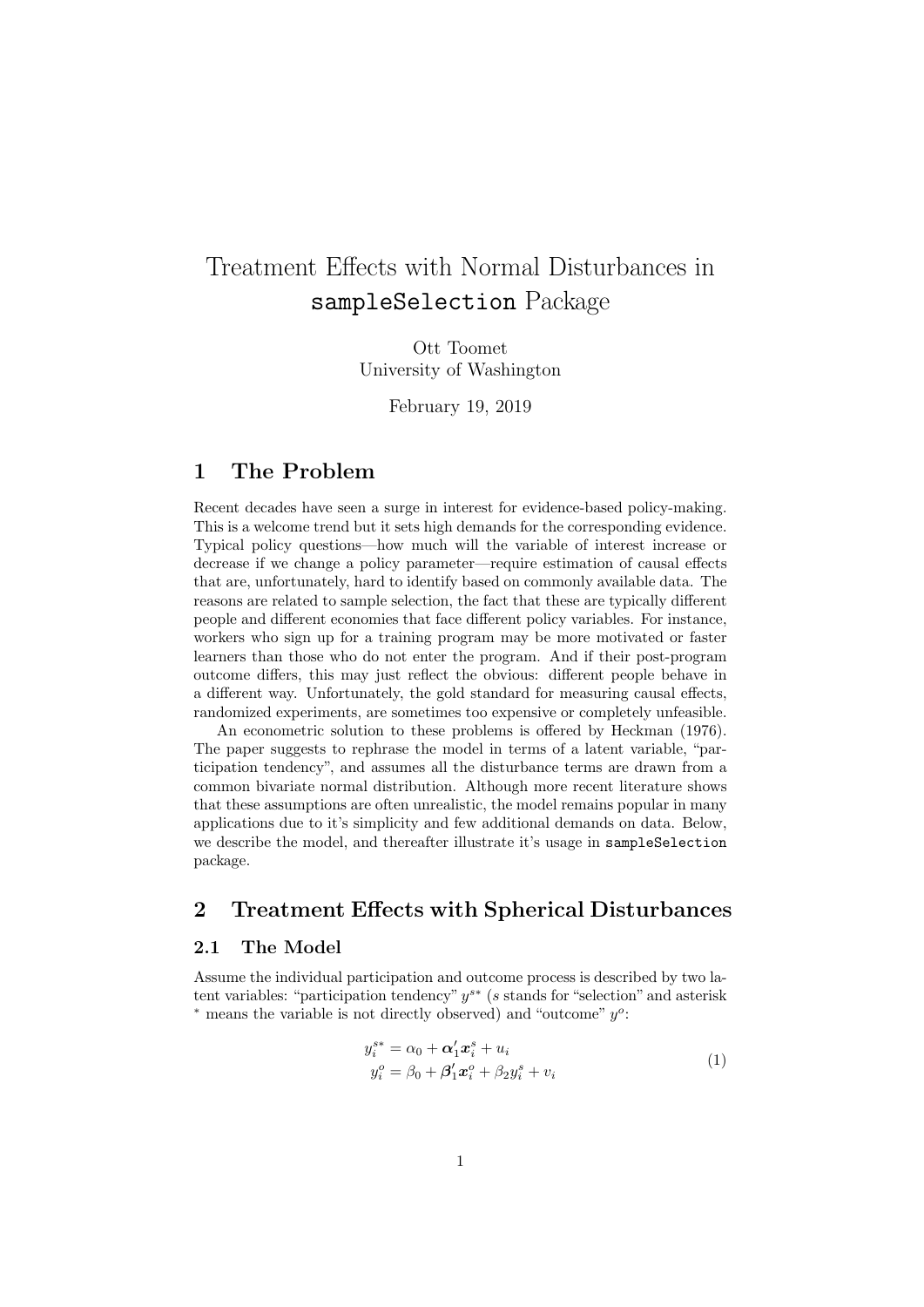<span id="page-1-4"></span>where  $u$  and  $v$  are disturbance terms, derived from a bivariate normal distribution:

$$
\begin{pmatrix} u \\ v \end{pmatrix} \sim N \left( \begin{pmatrix} 0 \\ 0 \end{pmatrix}, \begin{pmatrix} 1 & \rho \sigma \\ \rho \sigma & \sigma^2 \end{pmatrix} \right). \tag{2}
$$

 $x^s$  may include exclusion restrictions, variables not in  $x^o$ , but it is not necessary as the model is also identified based on the functional form assumptions only.<sup>[1](#page-1-0)</sup> If participation is decided based on outcome (for instance, when individuals select the training only if they expect it to pay off), one may also want that  $x^s$  to include all the components of  $x^o$ . However, the general model does not require it.

Instead of the latent participation tendency we observe the actual  $y^s$  participation that occurs if  $y^{s*} > 0$ :  $y^s = \mathbb{1}(y^{s*} > 0)$ , and outcome  $y^o$ . The parameter of interest is  $\beta_2$  that measures how much will  $y^o$  rise or fall if someone chooses participation instead of non-participation. Note that this specification assumes no individual heterogeneity:  $\beta_2$  is constant across individuals.

Individuals participate if  $y^s = \mathbb{1}(y^{s*} > 0) = 1$  i.e.  $u > -\alpha_0 - \alpha'_1 x^s$ . Denote the last expression  $z \equiv \alpha_0 + \alpha'_1 x^s$  for notational simplicity. For participants

$$
\mathbb{E}[y^o|\boldsymbol{x}^o, y_i^s = 1] = \beta_0 + \beta_1' \boldsymbol{x}^o + \beta_2 + \mathbb{E}[v|u > -z] \tag{3}
$$

and for non-participants

<span id="page-1-2"></span><span id="page-1-1"></span>
$$
\mathbb{E}[y_i^o | \mathbf{x}_i, y_i^s = 0] = \beta_0 + \beta_1' \mathbf{x}^o + \mathbb{E}[v | u < -z]. \tag{4}
$$

We can identify  $\beta_2$  in the usual way as  $\mathbb{E}[y_i^o | \mathbf{x}_i, y_i^s = 1] - \mathbb{E}[y_i^o | \mathbf{x}_i, y_i^s = 0]$ . However, as the conditional expectations in [\(3\)](#page-1-1) and [\(4\)](#page-1-2) are not 0, OLS estimation will give biased results.

In econometric classification, it is a switching regression (tobit-5) model where:

- Everyone has an observable outcome  $y^o$ .
- The selection indicator  $y^s$  enters the outcome equation.
- The variables  $x^o$  and parameters  $\beta_1$  are equal for both outcome types.

Note that this model cannot be estimated by the ordinary tobit-5 selection equation: intercept and  $\beta_2$  are not identified unless we impose certain crossequation restrictions. Neither can you estimate the model by tobit-2 as here both selections are observed.

#### 2.2 Two-Step Solution

This model can be estimated by a version of [Heckman](#page-8-0) [\(1976\)](#page-8-0) two-step estimator.

First, the selection process parameters  $\alpha$  can be consistently estimated by standard probit model, and hence we can compute estimated values  $\hat{z}_i$ , the estimates for the true  $z_i$ .

Next, denote  $z = \alpha_0 + \alpha'_1 x^s$ . From normal density properties we know that

<span id="page-1-3"></span>
$$
\mathbb{E}[v|u > -z] = \rho \sigma \lambda(z) \quad \text{and} \quad \mathbb{E}[v|u < -z] = -\rho \sigma \lambda(-z), \quad (5)
$$

<span id="page-1-0"></span><sup>1</sup>Although formally identified, the estimates are much less precise if we do not include a strong exclusion restriction.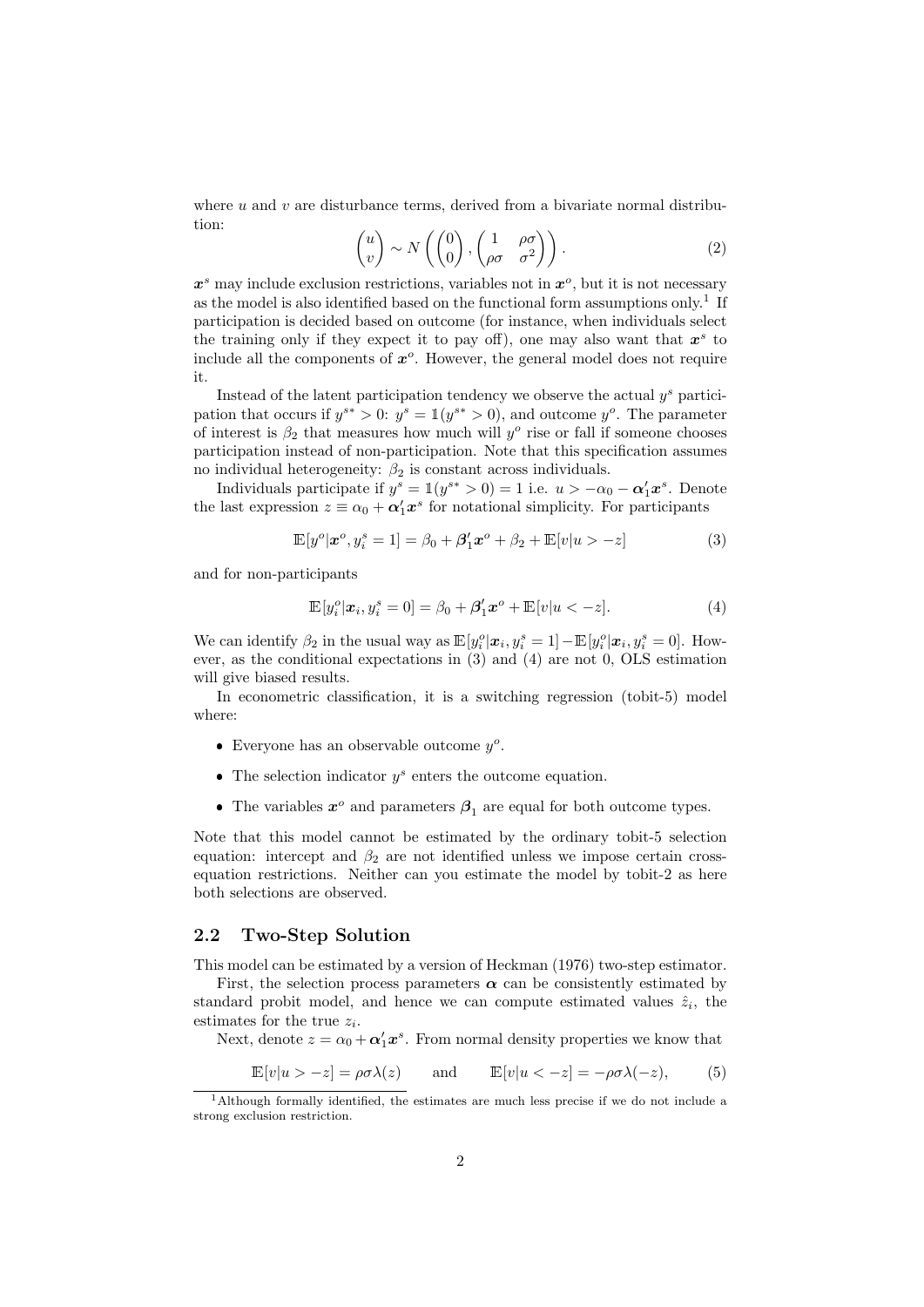and

$$
\sigma_0^2 \equiv \text{Var}\left[v|u\rangle - z\right] = \sigma^2 - \rho^2 \sigma^2 z \lambda(z) - \rho^2 \sigma^2 \lambda^2(z) \tag{6}
$$

$$
\sigma_1^2 \equiv \text{Var}\left[v|u < -z\right] = \sigma^2 + \rho^2 \sigma^2 z \lambda(-z) - \rho^2 \sigma^2 \lambda^2(-z),\tag{7}
$$

where  $\lambda(\cdot) = \phi(\cdot)/\Phi(\cdot)$  (commonly referred to as inverse Mill's ratio), and  $\phi(\cdot)$ and  $\Phi(\cdot)$  are the standard normal density and cumulative distribution functions. As we have estimates for  $z$ , we can also calculate the corresponding estimates  $\lambda = \phi(\hat{z})/\Phi(\hat{z})$ . Hence we can re-write the outcome equation as

<span id="page-2-1"></span>
$$
y_i^o = \beta_0 + \beta_1' x_i^o + \beta_2 y_i^s + \beta_3 \hat{\lambda}_i + \eta_i
$$
 (8)

where

<span id="page-2-2"></span><span id="page-2-0"></span>
$$
\hat{\lambda}_i = \begin{cases}\n\lambda(z_i) & \text{if } y^s = 1 \\
-\lambda(-z_i) & \text{if } y^s = 0.\n\end{cases}
$$
\n(9)

From [\(8\)](#page-2-0) and [\(5\)](#page-1-3) we can see that  $\beta_3 = \rho \sigma$ .  $\eta$  is a disturbance term that by construction is independent of  $\hat{\lambda}$  and has variance  $\sigma_0^2$  or  $\sigma_1^2$ , depending on the participation status. We can estimate  $\rho$  and  $\sigma$  from [\(8\)](#page-2-0) in two ways. First, for participants, from [\(6\)](#page-2-1) we have

$$
\hat{\sigma}^2 = \sigma_1^2 + \rho^2 \sigma^2 \bar{z} \bar{\lambda}(z) + \rho^2 \sigma^2 \bar{\lambda}^2(z) = \sigma_1^2 + \hat{\beta}_3^2 \bar{z} \bar{\lambda}(z) + \hat{\beta}_3^2 \bar{\lambda}^2(z) \tag{10}
$$

and second, for non-participants we get from [\(7\)](#page-2-2)

$$
\hat{\sigma}^2 = \sigma_0^2 - \rho^2 \sigma^2 \bar{z} \bar{\lambda}(-z) + \rho^2 \sigma^2 \bar{\lambda}^2(-z) = \sigma_0^2 - \hat{\beta}_3^2 \bar{z} \bar{\lambda}(-z) + \hat{\beta}_3^2 \bar{\lambda}^2(-z)
$$
(11)

where upper bar denotes the corresponding sample means.  $\sigma_0^2$  and  $\sigma_1^2$  can be estimated from the residuals for non-participants and participants. In either case the estimator for  $\rho$  is

$$
\hat{\rho} = \frac{\hat{\beta}_3}{\hat{\sigma}}.\tag{12}
$$

### 2.3 Maximum Likelihood Estimation

The model is straightforward to be estimated with Maximum Likelihood. Denote the disturbance vectors by  $\mathbf{u} = (u_1, u_2, \dots, u_N)$  and  $\mathbf{v} = (v_1, v_2, \dots, v_N)$ . Based on [\(1\)](#page-0-0), the likelihood of modeled disturbances can be written as

$$
\Pr(\boldsymbol{u}, \boldsymbol{v}) = \prod_{i \in \text{non-participants}} \Pr(v_i | u_i < -z_i) \Pr(u_i < -z_i) \times \prod_{i \in \text{participants}} \Pr(v_i | u_i > -z_i) \Pr(u_i > -z_i) \tag{13}
$$

Using well-known normal density properties, we get from [\(2\)](#page-1-4):

$$
Pr(v_i|u_i < -z_i) = \frac{\frac{1}{\sigma}\phi\left(\frac{v_i}{\sigma}\right)}{\Phi(-z_i)}\Phi\left(\frac{-z_i - \frac{\rho}{\sigma}v_i}{\sqrt{1-\rho^2}}\right)
$$
(14)

$$
Pr(u_i < -z_i) = \Phi(-z_i) \tag{15}
$$

$$
Pr(v_i|u_i > -z_i) = \frac{\frac{1}{\sigma}\phi\left(\frac{v_i}{\sigma}\right)}{\Phi(z_i)}\Phi\left(-\frac{-z_i - \frac{\rho}{\sigma}v_i}{\sqrt{1-\rho^2}}\right)
$$
(16)

$$
Pr(u_i > -z_i) = \Phi(z_i)
$$
\n(17)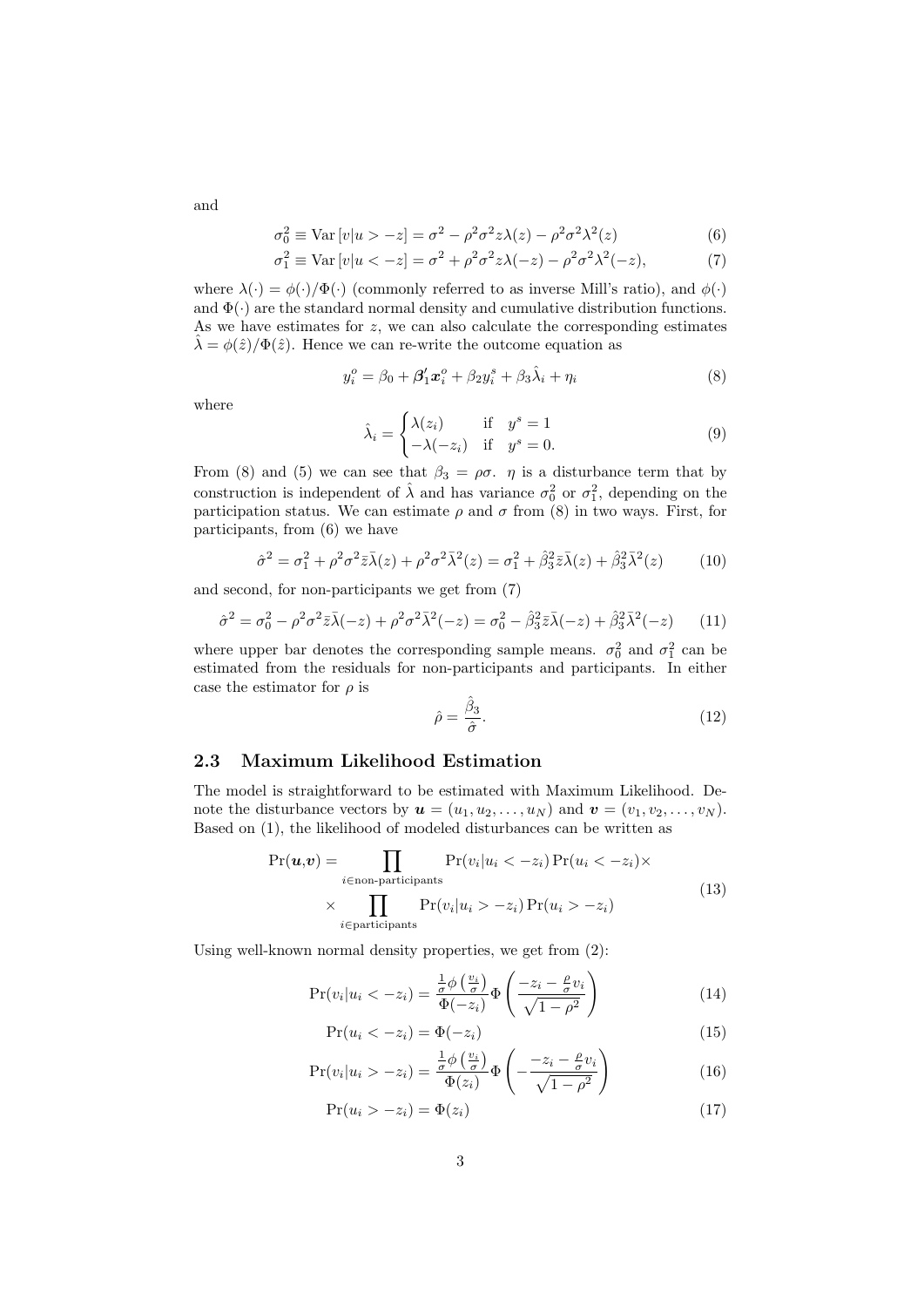The disturbance terms  $v_i$  can be written based on observables as  $v_i = y_i^o - \beta_0$  $\beta'_1 x_i^o - \beta_2 y_i^s$ . Accordingly, we can write the model log-likelihood in the model parameters  $(\alpha_0, \alpha_1, \beta_0, \beta_1, \beta_2, \sigma, \rho)$  and observed data  $(x, y)$  as

$$
\ell = -\frac{N}{2}\log 2\pi - N\log \sigma - \frac{1}{2}\sum_{i=1}^{N}\left(\frac{y_i^o - \beta_0 - \beta_1'x_i^o - \beta_2y_i^s}{\sigma}\right)^2 + \frac{1}{2}\sum_{i \in \text{non-participants}} \log \Phi\left(\frac{-\alpha_0 - \alpha_1'x_i^s - \frac{\rho}{\sigma}\left(y_i^o - \beta_0 - \beta_1'x_i^o - \beta_2y_i^s\right)}{\sqrt{1-\rho^2}}\right) + \frac{1}{2}\sum_{i \in \text{non-participants}} \log \Phi\left(-\frac{-\alpha_0 - \alpha_1'x_i^s - \frac{\rho}{\sigma}\left(y_i^o - \beta_0 - \beta_1'x_i^o - \beta_2y_i^s\right)}{\sqrt{1-\rho^2}}\right). \quad (18)
$$

The model is very similar in structure to the standard tobit-5 models [\(Amemiya,](#page-8-1) [1985;](#page-8-1) [Toomet and Henningsen,](#page-8-2) [2008\)](#page-8-2). Essentially it is a tobit-5 model where explanatory variables and coefficients are identical for both choices—participation and non-participation.

### 3 treatReg

#### 3.1 Synthetic Data

Technically, treatReg is an amended version of tobit-5 models in the selection command in the package sampleSelection2 [\(Toomet and Henningsen,](#page-8-2) [2008\)](#page-8-2). It supports both 2-step and maximum likelihood estimation. In the latter case, 2-step method is used for calculating the initial values of parameters (unless these are supplied by the user). The only difference between treatReg and selection is the default model type: the former forces to estimate the treatment effect model, the latter detects the model type based on the arguments. If the outcome equation includes the selection outcome as an explanatory variable, it assumes the user want to treatment effect model.

First we provide an example usage using random data. We create highly correlated error terms ( $\rho = 0.8$ ), and set all the coefficients (except the intercepts) equal to unity:

```
R > N < -2000R> sigma <- 1
R> rho <- 0.8
R> Sigma <- matrix(c(1, rho*sigma, rho*sigma, sigma^2), 2, 2)
R> # variance-covariance matrix
R> uv <- mvtnorm::rmvnorm(N, mean=c(0,0), sigma=Sigma)
R> \qquad \qquad \qquad \qquad \qquad \qquad \qquad \qquad \qquad \qquad \qquad \qquad \qquad \qquad \qquad \qquad \qquad \qquad \qquad \qquad \qquad \qquad \qquad \qquad \qquad \qquad \qquad \qquad \qquad \qquad \qquad \qquad \qquad \qquad \qquad \qquad \qR > u < -uv[,1]R > v \leftarrow uv[, 2]R > x \leftarrow rnorm(N) # normal covariates
R > z \leftarrow \text{norm}(N)<br>R > ySX \leftarrow -1 + x + z + u# unobserved participation tendency
R > yS \le -ySX > 0 # observed participation
R > y0 \leftarrow x + yS + vR > dat \leq data.frame(y0, yS, x, z, ySX, u, v)
```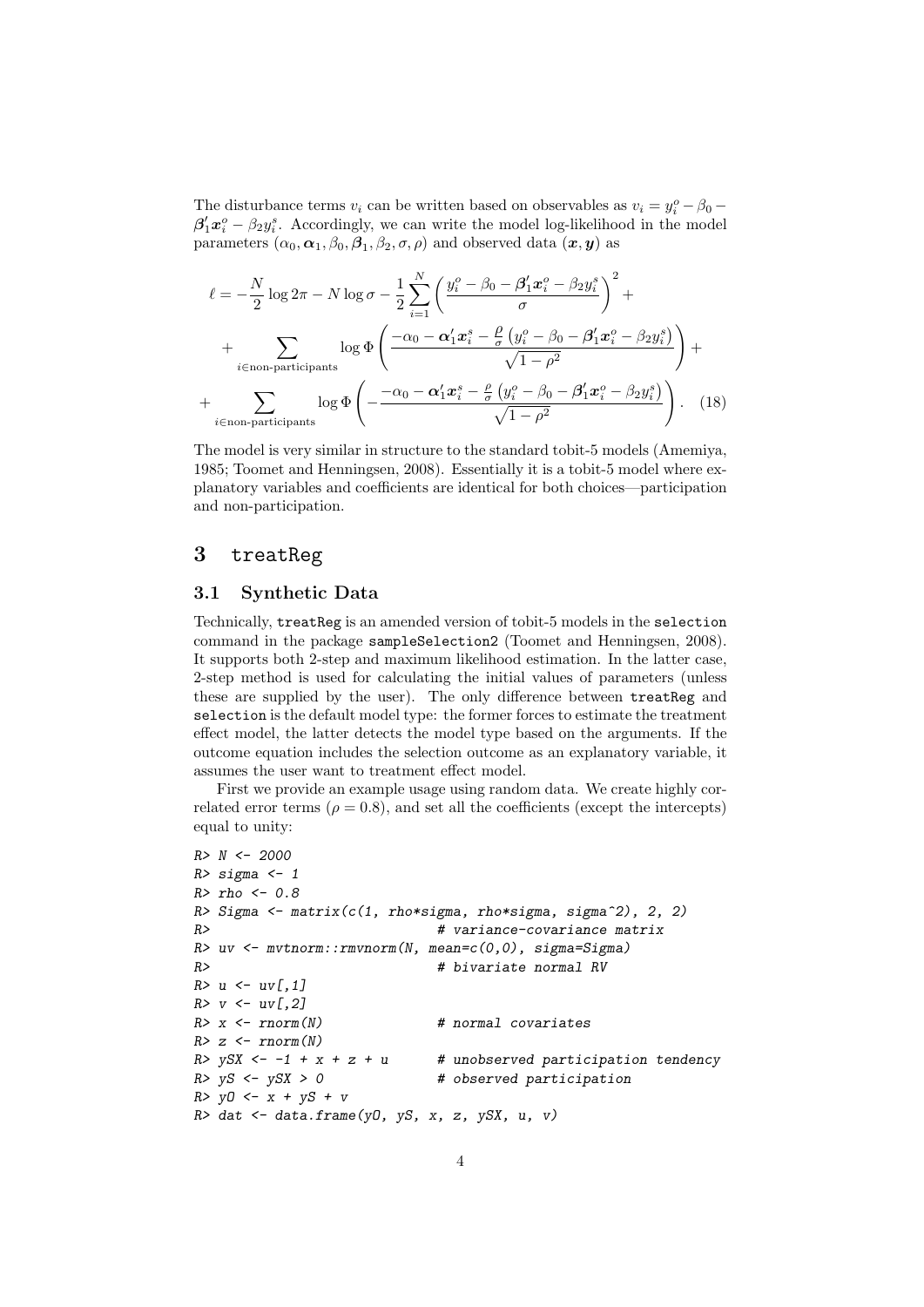The code generates two correlated random variables,  $u$  and  $v$  (using rmvnorm). It also creates an explanatory variable  $x$  and an exclusion restriction  $z$ . Finally, we set the observable treatment indicator  $y^s$  equal to unity for those whose  $y^{s*} > 0$ , and calculate the outcome  $y^o$ .

First, we run a naive OLS estimate ignoring the selectivity:

```
R > m \leftarrow \text{lm}(y0 \text{ m x + yS, data=dat})R> print(summary(m))
Ca11:lm(formula = y0 x + yS, data = dat)Residuals:
   Min 1Q Median 3Q Max
-3.5146 -0.6649 0.0365 0.6754 2.6004
Coefficients:
           Estimate Std. Error t value Pr(>|t|)
(Intercept) -0.25460 0.02557 -9.956 <2e-16 ***
x 0.81027 0.02289 35.394 <2e-16 ***
ySTRUE 1.92569  0.05129  37.546  <2e-16  ***
---
Signif. codes: 0 '***' 0.001 '**' 0.01 '*' 0.05 '.' 0.1 ' ' 1
Residual standard error: 0.9332 on 1997 degrees of freedom
Multiple R-squared: 0.7054, Adjusted R-squared: 0.7052
F-statistic: 2391 on 2 and 1997 DF, p-value: < 2.2e-16
```
Our estimated treatment effect (yS) is close to 2, instead of the correct value 1. This is because the error terms are highly positively correlated—the participants are those who have the "best" outcomes anyway. Note that the estimates for the intercept and  $x$  are biased too.

Next we use the correct statistical model with treatReg. We have to specify two equations: the first one is the selection equation and the second one the outcome equation. The treatment indicator enters in the latter as an ordinary control variable:

```
R tm <- treatReg(yS x + z, yO x + yS, data=dat)
R> print(summary(tm))
```

```
--------------------------------------------
Tobit treatment model (switching regression model)
Maximum Likelihood estimation
Newton-Raphson maximisation, 3 iterations
Return code 1: gradient close to zero
Log-Likelihood: -3254.356
2000 observations: 1419 non-participants (selection FALSE) and 581
participants (selection TRUE)
```

```
8 free parameters (df = 1992)
Probit selection equation:
```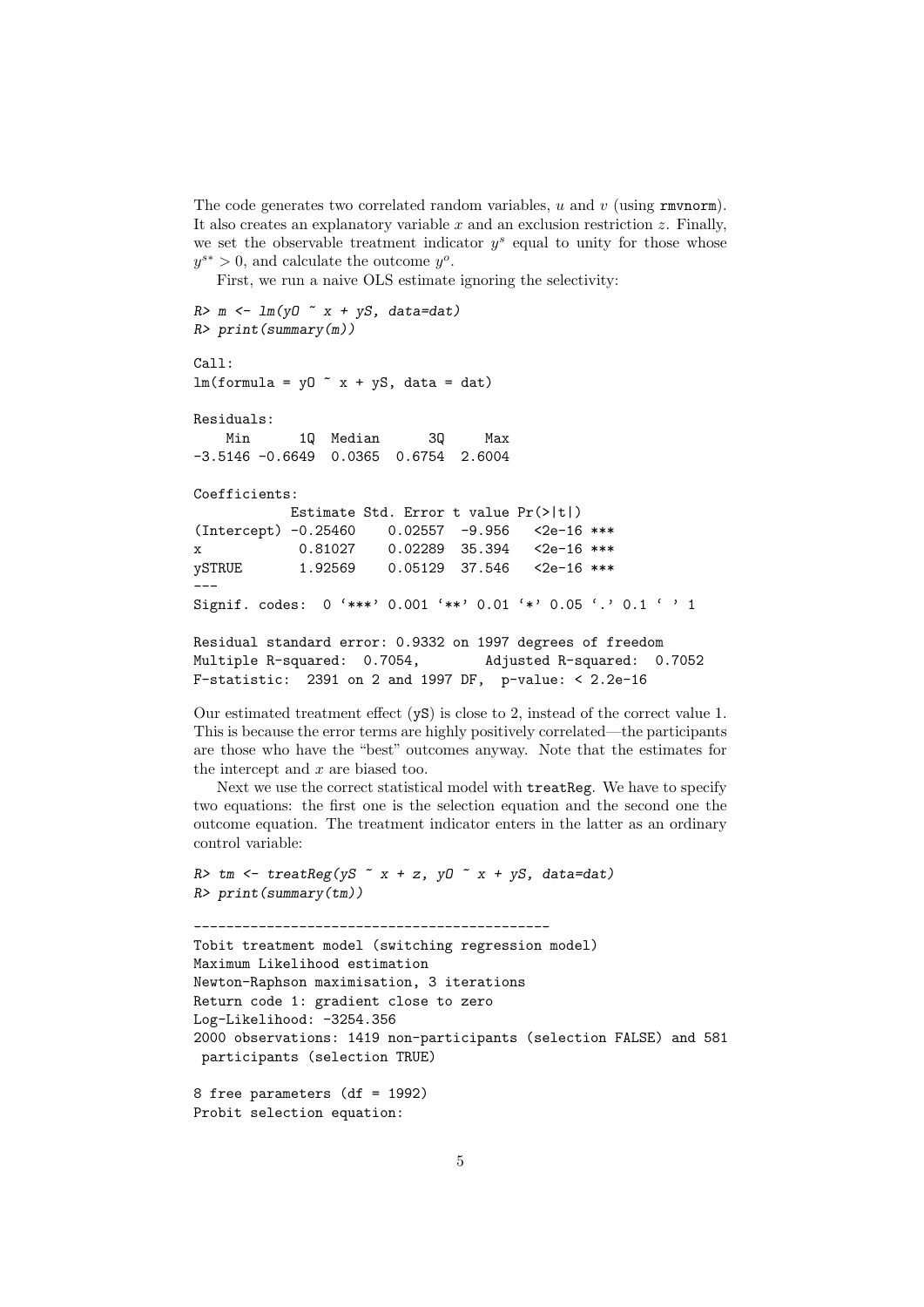```
Estimate Std. Error t value Pr(>|t|)
(Intercept) -1.02120 0.04376 -23.34 <2e-16 ***
x 1.01973 0.04555 22.39 <2e-16 ***
z 1.05186 0.04651 22.62 <2e-16 ***
Outcome equation:
          Estimate Std. Error t value Pr(>|t|)
(Intercept) 0.01565 0.02943 0.532 0.595
x 0.99599 0.02569 38.769 <2e-16 ***
ySTRUE 0.98779 0.06571 15.033 <2e-16 ***
  Error terms:
     Estimate Std. Error t value Pr(>|t|)
sigma 1.00761 0.01888 53.38 <2e-16 ***
rho 0.81050 0.02385 33.98 <2e-16 ***
---
Signif. codes: 0 '***' 0.001 '**' 0.01 '*' 0.05 '.' 0.1 ' ' 1
--------------------------------------------
```
The estimates are divided into three blocks: the first block describes the selection equation, the next one the outcome, and the last block describes the error terms. Note that the selection variable is listed with the corresponding factor level (here ySTRUE). In this case all the estimates are close to their true values. This is not surprising as we have specified the model correctly. We also recover the error term correlation 0.8 rather precisely.

#### 3.2 Labor Market Training Data

However, the real life is almost never that simple. The data in the example above has two advantages not commonly seen in real data: first, the model is correctly specified, and second—the treatment effect is extremely strong with  $\beta_2 = \sigma$ , the disturbance variance in the outcome process.

Let us analyze real treatment data from library Ecdat. This is a US training program data from 1970s. educ measures education (in years), u74 and u75 are unemployment indicators for 1974 and 1975, ethn is race ("black", "hispanic" and "other") and re78 measures real income in 1978. The logical treat tells if the individual was treated. First, choose u74 and u75 as exclusion restrictions. This amounts to assuming that previous unemployment is unrelated to the wage a few years later, except through eventual training.

```
R> data(Treatment, package="Ecdat")
R > er <- treatReg(treat~poly(age, 2) + educ + u74 + u75 + ethn,
+ log(re78)~treat + poly(age,2) + educ + ethn,
+ data=Treatment)
R> print(summary(er))
```
--------------------------------------------

```
Tobit treatment model (switching regression model)
Maximum Likelihood estimation
Newton-Raphson maximisation, 4 iterations
Return code 1: gradient close to zero
Log-Likelihood: -2651.502
2344 observations: 2204 non-participants (selection FALSE) and 140
```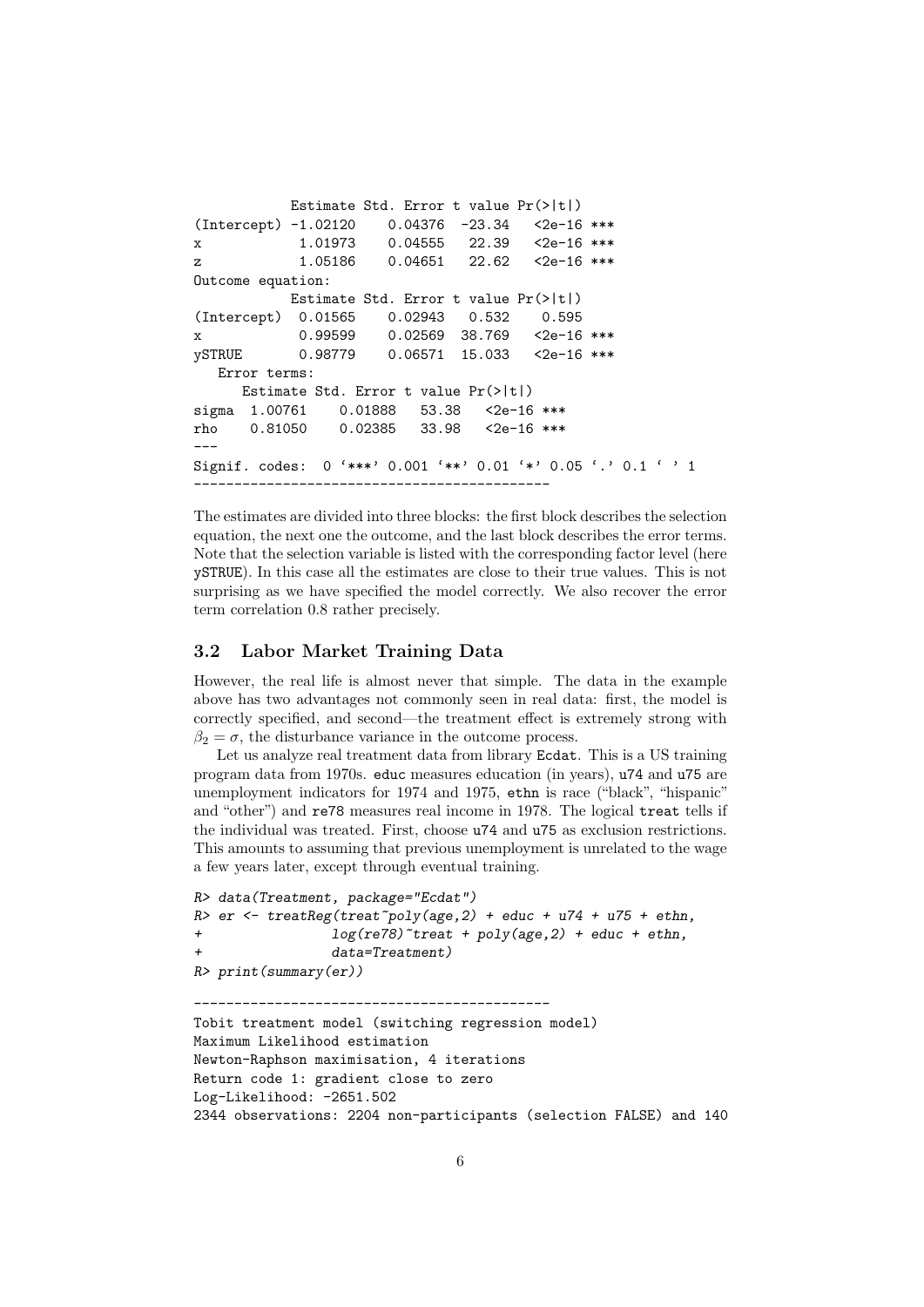```
participants (selection TRUE)
17 free parameters (df = 2327)
Probit selection equation:
              Estimate Std. Error t value Pr(>|t|)
(Intercept) -1.94272 0.38051 -5.106 3.57e-07 ***
poly(age, 2)1 -41.64058 7.63374 -5.455 5.42e-08 ***
poly(age, 2)2 2.65968 4.97762 0.534 0.593166
educ -0.13661 0.03207 -4.260 2.13e-05 ***
u74TRUE 0.79452 0.22374 3.551 0.000391 ***
u75TRUE 2.31494 0.21291 10.873 < 2e-16 ***<br>ethnblack 1.35300 0.18734 7.222 6.89e-13 ***
ethnblack 1.35300 0.18734 7.222 6.89e-13 ***<br>ethnhispanic 1.31932 0.29465 4.478 7.91e-06 ***
ethnhispanic 1.31932 0.29465 4.478 7.91e-06 ***
Outcome equation:
              Estimate Std. Error t value Pr(>|t|)
(Intercept) 8.983926 0.069341 129.561 < 2e-16 ***
treatTRUE -0.963132 0.075837 -12.700 < 2e-16 ***
poly(age, 2)1 6.512273 0.797670 8.164 5.25e-16 ***
poly(age, 2)2 -4.428831 0.773235 -5.728 1.15e-08 ***
educ 0.080227 0.005231 15.338 < 2e-16 ***
ethnblack -0.256112 0.035865 -7.141 1.23e-12 ***
ethnhispanic -0.007786 0.079273 -0.098 0.922
   Error terms:
     Estimate Std. Error t value Pr(>|t|)
sigma 0.69304 0.01014 68.359 < 2e-16 ***
rho 0.17699 0.06502 2.722 0.00654 **
---
Signif. codes: 0 '***' 0.001 '**' 0.01 '*' 0.05 '.' 0.1 ' ' 1
--------------------------------------------
```
We see that low education and unemployment are strong predictors for training participation. We also see that blacks and hispanics are more likely to be trained that "others". Surprisingly, the trainings seems to have a strong negative impact on earnings: the estimate -0.96 means that participants earn less than 40% of what the non-participants do!

Let's now acknowledge that previous unemployment may also have direct causal effect on wage and add the variables u74 and u75 to the outcome equation too. Now we do not have any exclusion restriction and the identification is solely based on the functional form assumptions.

```
R> noer <- treatReg(treat~poly(age, 2) + educ + u74 + u75 + ethn,
+ log(re78)~treat + poly(age,2) + educ + u74 + u75 + ethn,
                 data = Treatment)R> print(summary(noer))
```

```
--------------------------------------------
Tobit treatment model (switching regression model)
Maximum Likelihood estimation
Newton-Raphson maximisation, 3 iterations
Return code 1: gradient close to zero
Log-Likelihood: -2613.995
```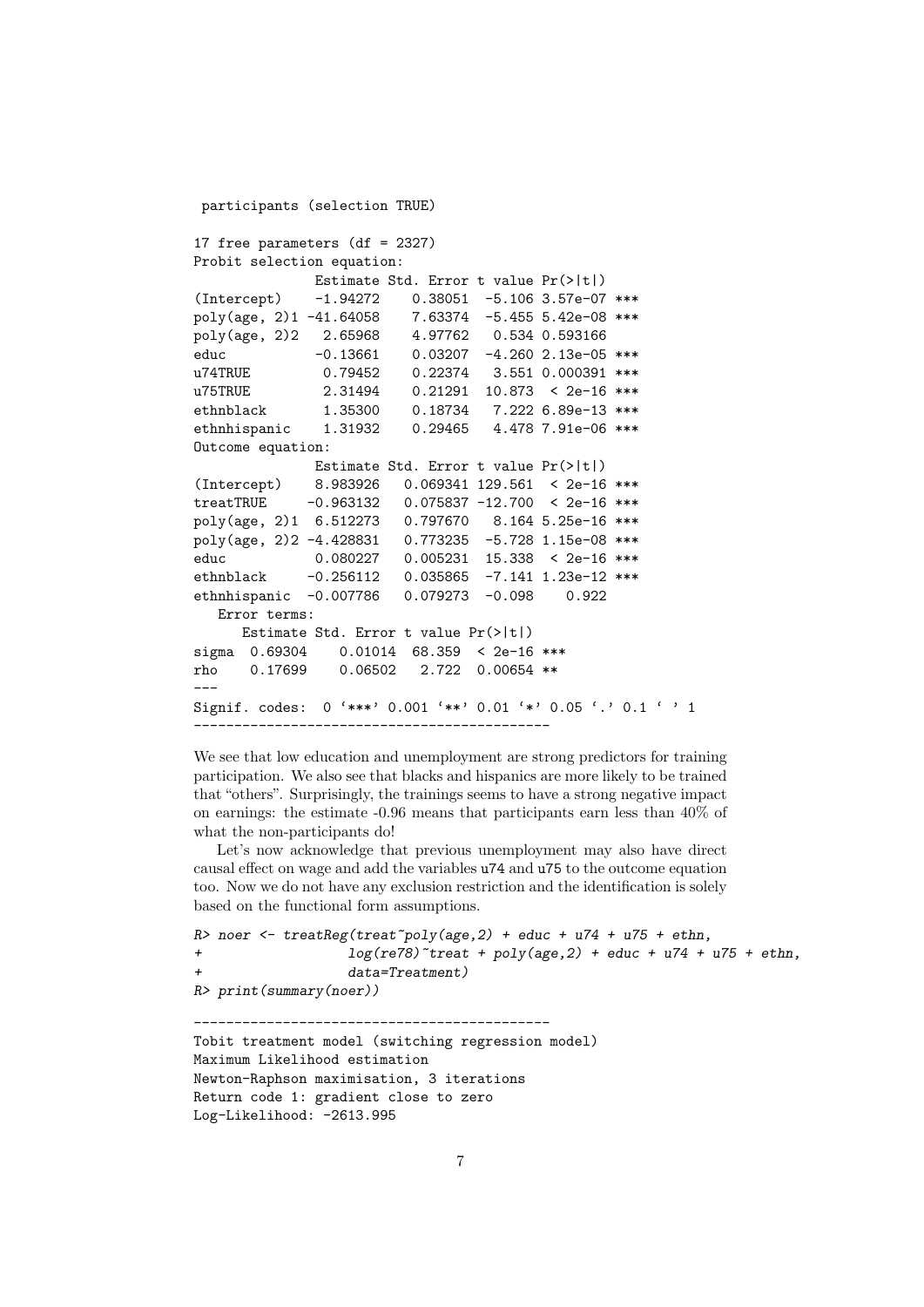2344 observations: 2204 non-participants (selection FALSE) and 140 participants (selection TRUE) 19 free parameters (df = 2325) Probit selection equation: Estimate Std. Error t value Pr(>|t|) (Intercept) -1.93285 0.38110 -5.072 4.25e-07 \*\*\* poly(age, 2)1 -42.90457 7.99609 -5.366 8.86e-08 \*\*\* poly(age, 2)2 0.95030 5.15903 0.184 0.85387 educ -0.13664 0.03209 -4.258 2.14e-05 \*\*\* u74TRUE 0.70914 0.21806 3.252 0.00116 \*\* u75TRUE 2.27799 0.20967 10.865 < 2e-16 \*\*\* ethnblack 1.31536 0.18566 7.085 1.84e-12 \*\*\*<br>ethnhispanic 1.26579 0.29817 4.245 2.27e-05 \*\*\* ethnhispanic 1.26579 0.29817 4.245 2.27e-05 \*\*\* Outcome equation: Estimate Std. Error t value Pr(>|t|) (Intercept) 8.996364 0.068110 132.086 < 2e-16 \*\*\* treatTRUE -0.508259 0.106089 -4.791 1.77e-06 \*\*\* poly(age, 2)1 7.026173 0.786638 8.932 < 2e-16 \*\*\* poly(age, 2)2 -4.701016 0.761097 -6.177 7.71e-10 \*\*\* educ 0.080785 0.005141 15.714 < 2e-16 \*\*\* u74TRUE -0.580994 0.071644 -8.109 8.14e-16 \*\*\* u75TRUE  $-0.030988$  0.083291  $-0.372$  0.710 ethnblack -0.269380 0.035322 -7.626 3.49e-14 \*\*\* ethnhispanic -0.004216 0.077958 -0.054 0.957 Error terms: Estimate Std. Error t value Pr(>|t|) sigma 0.68058 0.00994 68.466 <2e-16 \*\*\* rho -0.02145 0.06733 -0.319 0.75 --- Signif. codes: 0 '\*\*\*' 0.001 '\*\*' 0.01 '\*' 0.05 '.' 0.1 ' ' 1 --------------------------------------------

Now the estimated treatment effect is substantially smaller in absolute value, only -0.51, and hence participants earn about 60% of income of non-participants.

We also see that while the error terms in the first model above were slightly positively correlated, now these are essentially independent. However, as the selection equation estimates suggest, the participants are drawn from the weak end of the observable skill distribution. If this is also true for unobservables, we would expect the correlation to be negative. Seems like this data is too coarse to correctly determine the bias. The reader is encouraged to experiment with further variables in the data, such as pre-program incomes.

### 4 Conclusion

Treatment effect models with spherical disturbances remain popular in applied research despite the often disputed assumptions. sampleSelection offers an easy interface to estimate such models.